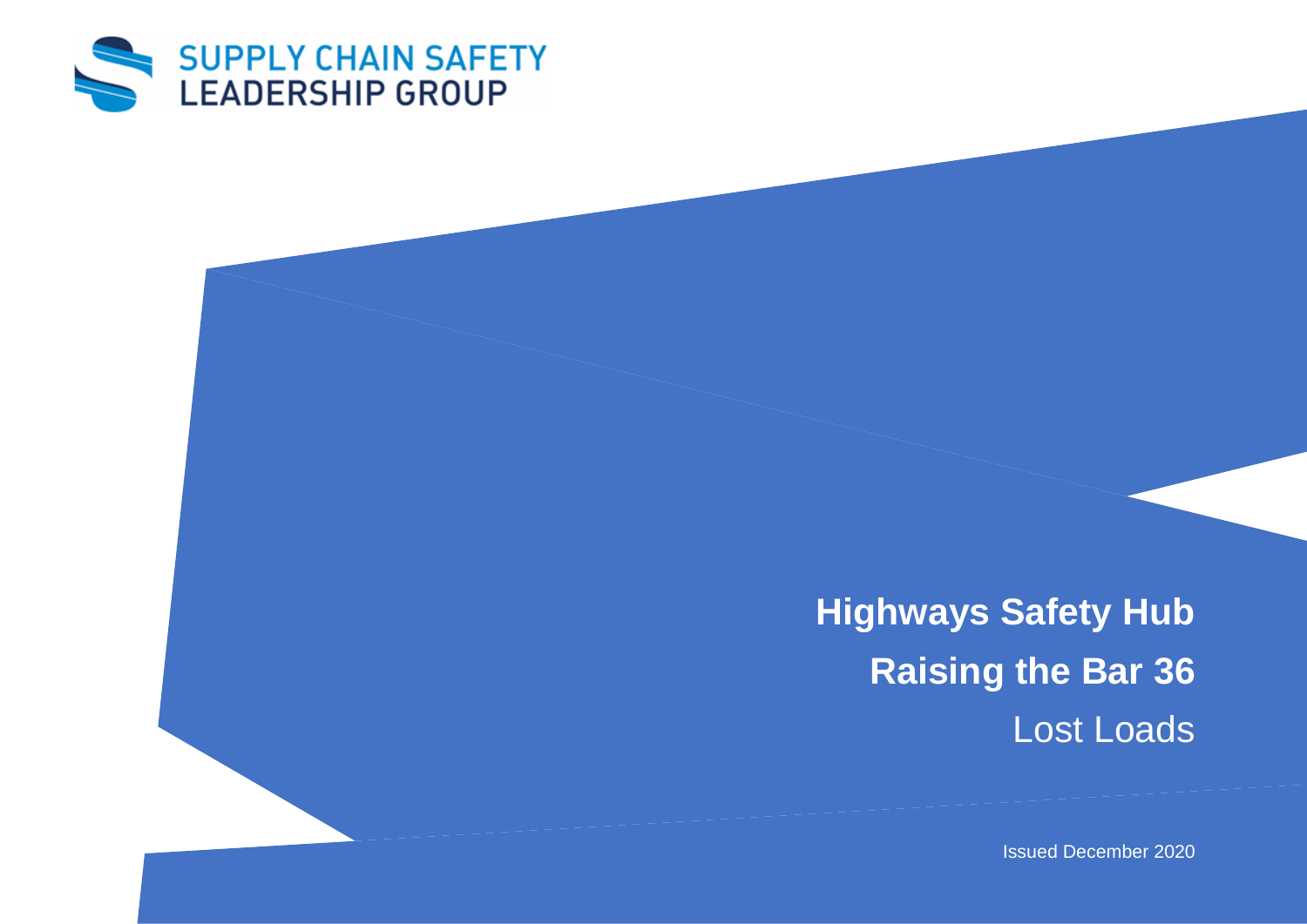# **Contents**

| <b>Objective</b>                                           |                |  |
|------------------------------------------------------------|----------------|--|
| <b>Scope</b>                                               |                |  |
| <b>Background</b>                                          |                |  |
| <b>Governance Requirements</b>                             |                |  |
| <b>Minimum requirements</b>                                | $\overline{2}$ |  |
| <b>Guidance - Applying the Hierarchy of Controls</b>       | $\overline{2}$ |  |
| <b>Overview</b>                                            |                |  |
| 1. Elimination                                             | 3              |  |
| 2. Isolation                                               | 4              |  |
| <b>3. Transportation Hierarchy</b>                         | 5              |  |
| 4. Transportation Hierarchy examples                       | 6              |  |
| 5. Engineering Controls applied via safe working practices | 7              |  |
| <b>People Requirements</b>                                 |                |  |
| <b>Emergency Arrangements</b>                              |                |  |
| <b>References</b>                                          |                |  |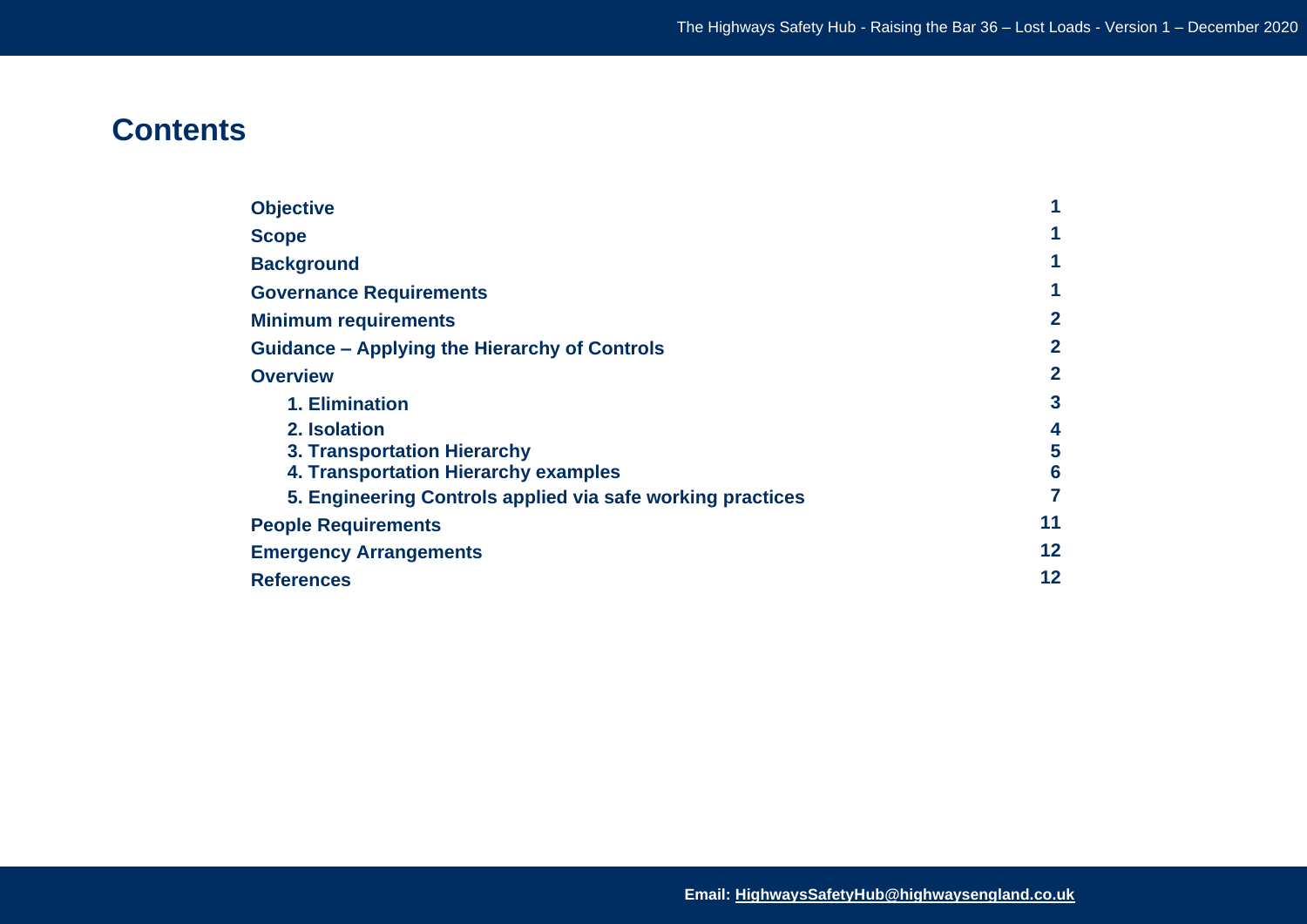# **Objective**

This Raising the Bar Guidance Document provides practical guidance on how to the comply with the Supply Chain Safety Leadership Council Common Intent Document on Lost Loads as well as to standardise a common framework for suppliers to work towards.

# **Scope**

This Raising the Bar Guidance Document applies to all suppliers and their employees working on Highways England contracts.

Our vision as Highways England suppliers is to eliminate the risk of Lost Loads on the Highways England network through challenging of industry norms and pioneering a new approach in the way transportation of loads is designed, planned and carried out as part of construction and operation activities.

# **Background**

Lost Loads continue to be a significant health and safety hazard within our and every industry involving transportation, loading and unloading of materials, tools and equipment.

Across suppliers and maintainers to Highways England, there have been numerous incidents in recent years involving lost loads on the strategic road network, putting the travelling public and workforce at risk of significant injury. The most significant lost load incidents in the United Kingdom have tragically resulted in fatalities and life changing injuries to road users and pedestrians.

Routinely, the root cause of these incidents includes poor planning, unsuitable vehicle selection, lack of operator training, no or inadequate load securing, poor condition of load securing equipment, poor industry norms and a lack of appreciation of the risks and responsibilities involved and regarding load security.

# **Governance Requirements**

There is a clear expectation within the Supply Chain Safety Leadership Group Common Intent Document on Lost Loads that where a greater level of control cannot be achieved, the measures to be put in place to provide protection (e.g. engineering controls, trained operators, supervisors, vehicle specification) will be signed off by a Senior (off-site) Representative for the Principal Contractor/Maintainer each and every time this is required (not for a project or section of works as a whole), to confirm their understanding of the risks and all other mitigation measures have been considered and exhausted.

We will apply a robust governance process that challenges the need to progress between levels in the hierarchy of control and document decisions taken - applying robust leadership off-site and on-site to provide positive support and hold people to account where a higher level of control isn't applied. This information will also be used to learn lessons for future projects.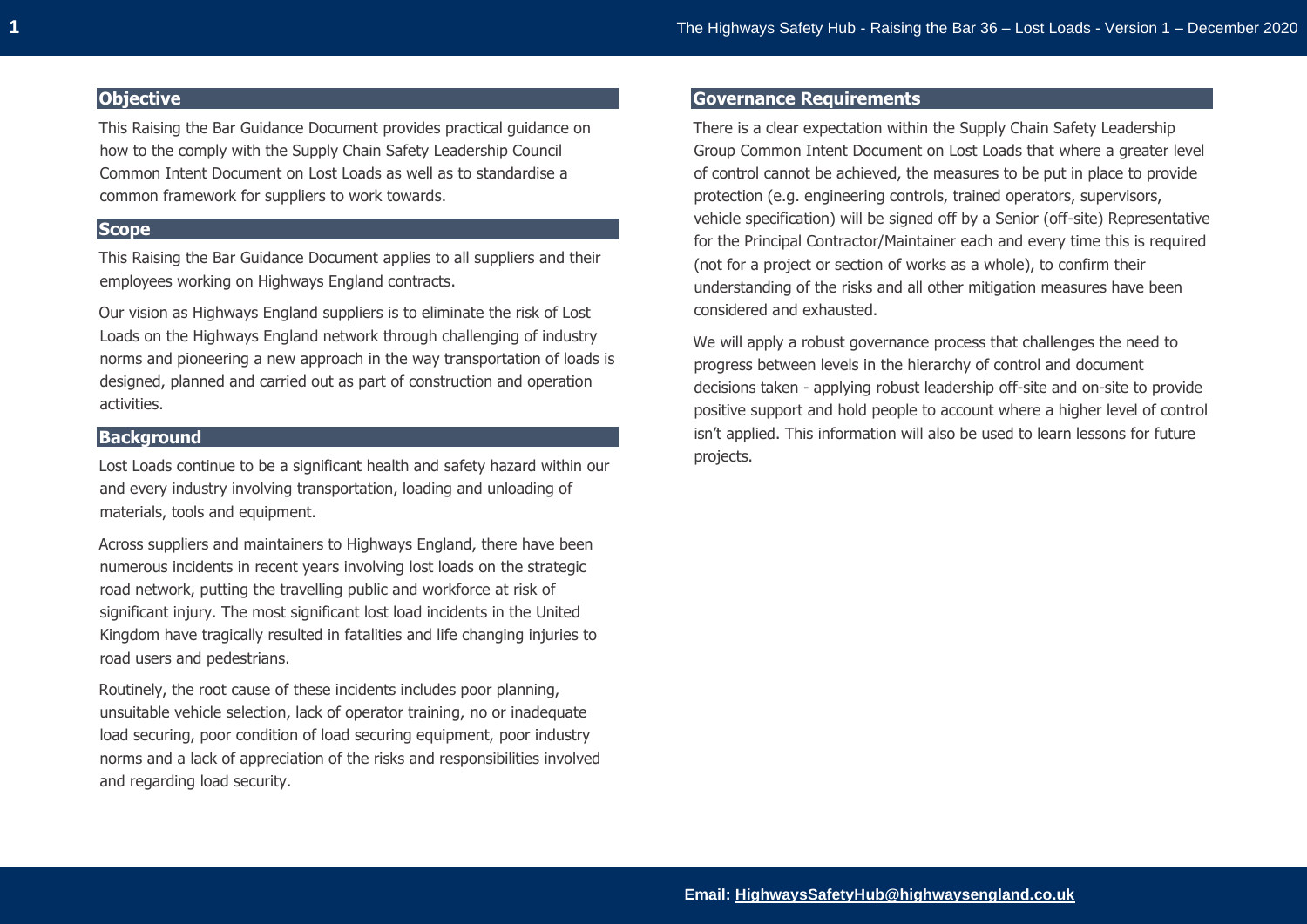# **Minimum Requirements**

The following elements are mandatory requirements and suppliers shall ensure these elements are applied fully whilst travelling and working on the strategic road network.

Principal contractors and contractors must demonstrate high standards of fleet & driver compliance by evidencing independent

audits/industry standards accreditations in addition to any regulatory licences required.

Fleet operators must hold or achieve, within 6 months of commencement of works on behalf of Highways England schemes/projects,

Then adhere to and maintain either:

1, The Fleet Operator Recognition Scheme (FORS) Bronze level

2, The Logistics UK Van Excellence scheme – for van and light commercial vehicle operators only

3, An annual transport compliance audit by a reputable independent road transport organisation for example:

Logistics UK, Road Haulage Association, Chartered institute of Transport and Logistics, Lloyd Morgan Group

- $\checkmark$  All schemes / projects must have an appointed Transport and Logistics coordinator
- $\checkmark$  Compliance with vehicle specifications as set out in RTB1
- $\checkmark$  Securing systems must conform with EN-12195-2
- $\checkmark$  All LCV drivers must have their licence checked to ensure validity for vehicle use
- $\checkmark$  All LCV Driving license should be subject to DVLA checks every 6 months
- $\checkmark$  Drivers with 9 points or more must have suitable training or other interventions to mitigate risk.
- $\checkmark$  Drivers must receive an induction covering the basic requirements and responsibilities when using/driving a commercial vehicle
- ✓ All drivers must complete an approved internal/external safe vehicle loading training course.

# **Guidance – Applying the Hierarchy of Controls**

#### **Overview**

**The following guidance is written with the expectation that it represents best practice and as such must be followed unless a better local solution has been devised to meet the overall objective.** 

The guidance follows the Hierarchy of Controls and assumes that we will first eliminate the hazard posed by a lost load by designing and planning to avoid it. Where this is not possible, we will seek to isolate it through the introduction of transportation, loading and unloading solutions and only when this is shown to not be possible will we rely on engineering controls.

Nationally within historic and ongoing construction and maintenance activities on the strategic road network lost load risk and realisation can be mainly apportioned to the use of flat-bed Light Commercial Vehicle s (LCV) used for transportation of tools, equipment and materials (loads) to/from work compounds and maintenance depots. This Raising the Bar document will focus on key controls for LCV's, operators and how loads are planned and distributed, it will also cover enhanced controls for the loading/unloading of plant items.

Data relating to loads anticipated to require movement for construction/maintenance activities will be collated by individual project/schemes, along with comprehensive detail on vehicle types currently used and competence of operators. This review will enable an initial analysis and assessment to be made on lost load risk and enable a thorough review of the points highlighted within this document to enable a step change in lost load risk to be realised.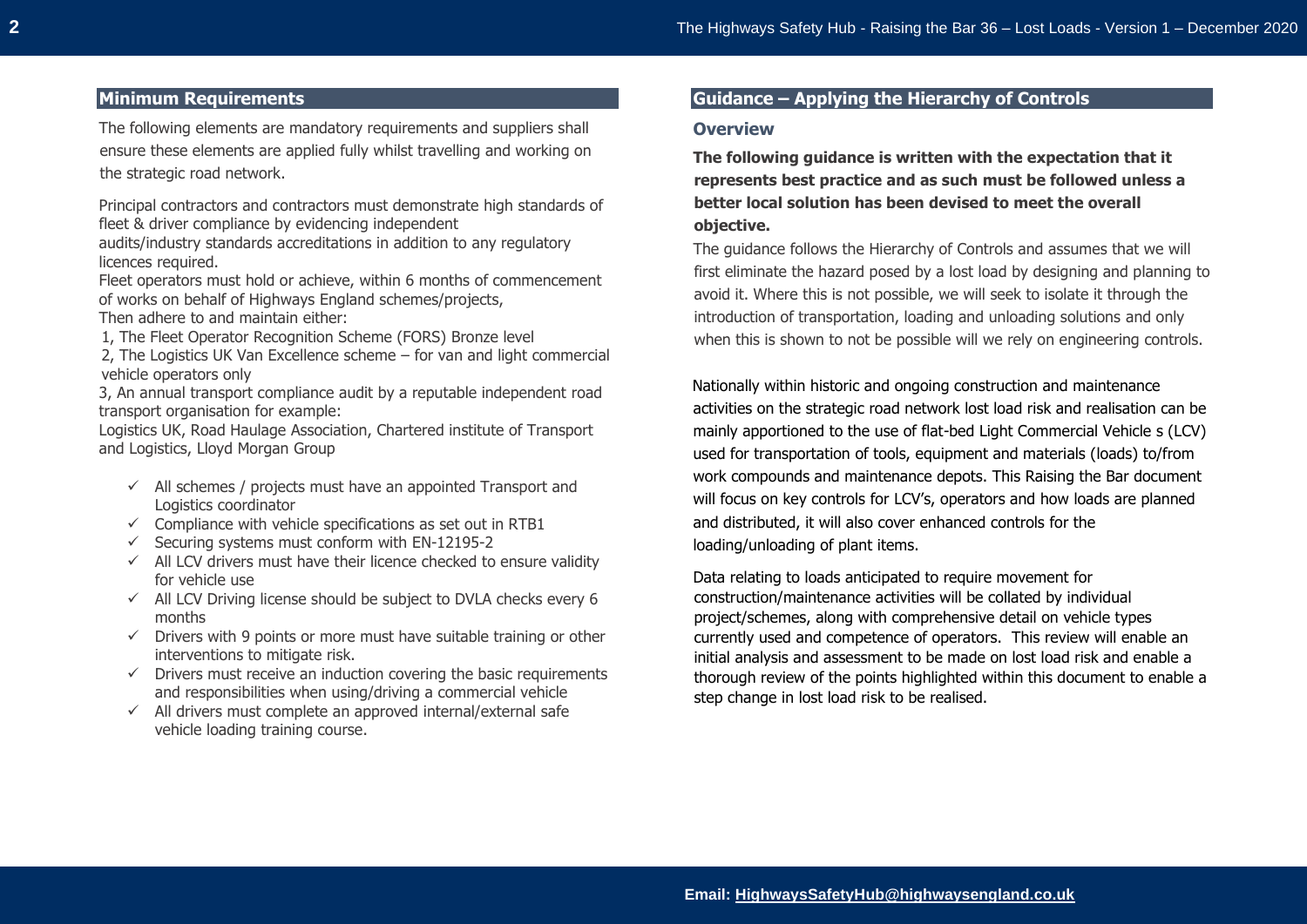#### **1. Elimination**

# **Accurate and robust capture of data**

Projects/schemes will capture and analyse Highways load transportation data including the need to transport loads, their types, along with common vehicles and applicable competency provisions to ensure elimination controls are reflective of real-life risk and enable focused embedment from the outset.

Our approach will enable a step change in lost load risk. We will also ensure any solutions defined do not introduce other uncontrolled hazards and risks to the industry.

At the design stage for any construction schemes the appointed Principal Designer must ensure, the following considerations are taken into account to eliminate the need for LCV transportation: -

- $\checkmark$  Defining within the design if off site manufacturing or alternative build/maintenance processes can be incorporated to remove the need for load transportation.
- $\checkmark$  Introduction of solutions on new schemes that do not require ongoing vegetation maintenance.
- $\checkmark$  Undertake an assessment of the working space required to construct/maintain project/scheme whilst ensuring suitable space is available for storage of materials, tools and equipment to eliminate the need for local distribution of loads.
- $\checkmark$  Ensure key residual load risks are recorded within the scheme risk register, along with suitable & sufficient control measures.

# **Eliminating the need to transport loads.**

We will always seek to eliminate the need to transport loads through using innovative solutions including digital enhancements, challenging existing construction/maintenance methodology to enable smarter ways of working.

We will ensure designing and planning processes fully capture lost load risk and ensure transportation is embodied at all risk review stages (Design /Construction/Maintenance). At scheme/project level we will introduce Transport and Logistics coordinators to further prioritise any residual risks and drive for continued focus on this fatal risk.

At the construction/maintenance planning stages the movement of Loads all projects/schemes must ensure the following considerations are in place to eliminate need to transport loads and mitigation of lost load risk from the outset: -

- $\checkmark$  Challenging designs or process methodology to eliminate the need for load transportation.
- $\checkmark$  Adopting digital technology to enable visibility of works to further highlight issue areas and define additional technological solutions.
- $\checkmark$  Identifying if loads can be distributed to work locations as bulk/consolidated loads via HGV's.
- $\checkmark$  Introduction of a competent Transport and Logistics coordinator to plan and organise load movements.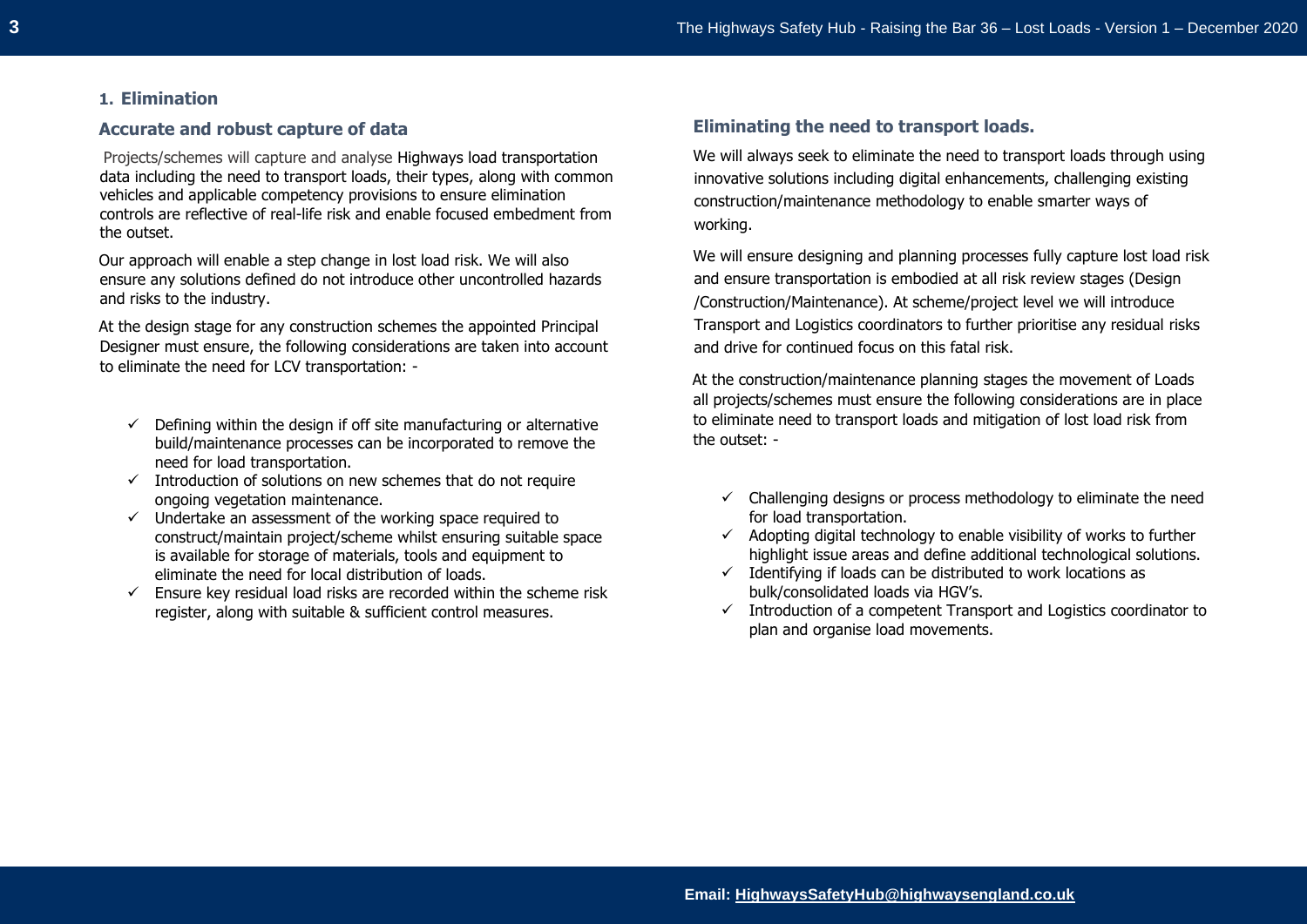# **2. Isolation**

Where we cannot eliminate the hazard, we must seek to isolate it through the introduction of transportation, loading and unloading solutions that eliminate the risk of lost loads through their enclosed nature, with competent operators, reducing multiple deliveries and the carriage of unnecessary equipment on the strategic road network.

Wherever possible and as the safest option whenever elimination of loads can't be achieved loads that need to be transported via LCV's should be in an enclosed vehicle to isolate the risk of loads being lost on the strategic road network.

Operators must have sufficient instruction and training relating to loading/unloading and securing of loads. Whenever possible loads should be loaded/unloaded by mechanical means, where this is not practicable/achievable operators must receive manual handling and work at height training as appropriate.

Project/scheme teams in collaboration with the Transport and Logistics coordinator must review loads required for transportation, identify if they can be delivered directly to the work location, wherever possible identify and reduce the number of journeys required and identify the best possible solution to ensure lost loads are not realised.

Load booking in/out and just in time delivery systems should be established where practicable and the use of exact location delivery technology such as what3words adopted



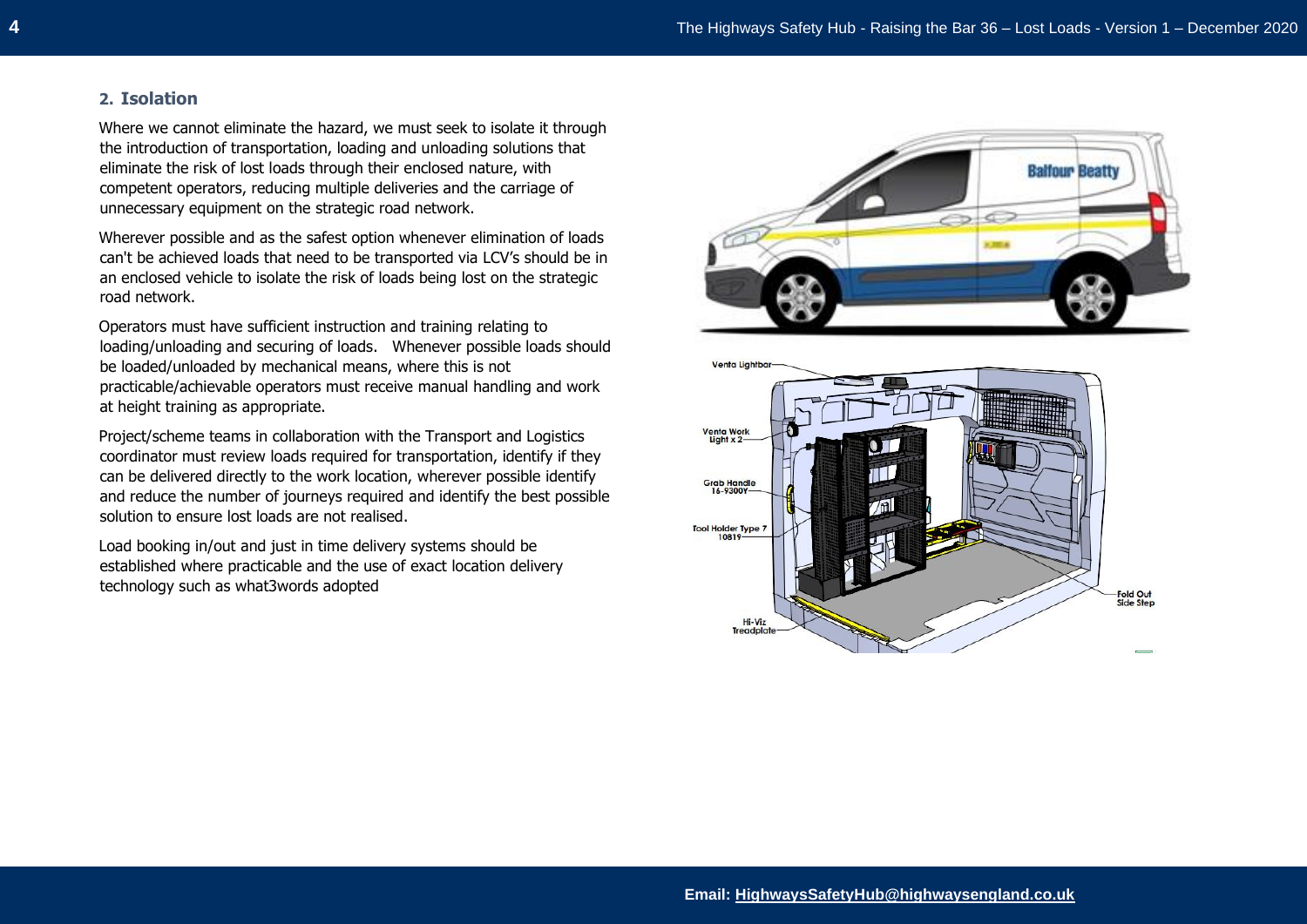# **3. Transportation Hierarchy**

The hierarchy below sets out the approach for selection and use of vehicles for load transportation on the Strategic Road Network: -

| <b>Hierarchy</b>                                                | <b>Description</b> | <b>Risk Control Measures</b>                                                                                                                                                                                                                                                                                                                                                                                                                                                                                                                                                                                                                                                                                                                                                                                                                                                                                            |
|-----------------------------------------------------------------|--------------------|-------------------------------------------------------------------------------------------------------------------------------------------------------------------------------------------------------------------------------------------------------------------------------------------------------------------------------------------------------------------------------------------------------------------------------------------------------------------------------------------------------------------------------------------------------------------------------------------------------------------------------------------------------------------------------------------------------------------------------------------------------------------------------------------------------------------------------------------------------------------------------------------------------------------------|
| <b>Eliminate</b><br>(Enclosed<br><b>Vehicles)</b>               | Remove the risk    | Fully enclosed LCV (Panel LCV) with suitable racking for tools/equipment and suitable lashing points for low level load<br>$\blacktriangleright$<br>security.<br>> With the exception of welfare vehicles all must have headboard in accordance to EN 12642 able to withstand a force<br>corresponding to 40% of the vehicle payload<br>Training in load security (if carrying loads)<br>$\blacktriangleright$<br>Risk control measures to prevent injury whilst loading/unloading loads<br>> Transport/Logistics coordinator appointed (all levels)                                                                                                                                                                                                                                                                                                                                                                    |
| <b>Minimise</b><br>(Purpose<br><b>Built</b><br><b>Vehicles)</b> | Minimise the risk  | Purpose built flat-bed LCV with proprietary system for load security<br>Purpose built flat-bed LCV with cage option to prevent lost loads<br>Identifying if loads can be transported into closures or at off peak hours to reduce public/worker risk.<br>$\triangleright$ No loads to protrude outside the load bed<br>Mandatory operator training in load security<br>At design stage vehicle must be assessed to confirm its capability to carry intended loads<br>$\blacktriangleright$<br>Risk control measures to prevent injury whilst loading/unloading loads<br>$\blacktriangleright$                                                                                                                                                                                                                                                                                                                           |
| <b>Mitigation</b><br>(Standard<br><b>Flat Bed</b><br>LCV)       | Mitigate the risk  | <b>Offsite Director Sign Off required</b><br>Flat-Bed LCV for loads that cannot be safely transported by enclosed/purpose built or caged LCV's.<br>$\blacktriangleright$<br>$\blacktriangleright$<br>Mandatory operator training in load security<br>No loads to protrude on or over the sides of the bed of vehicle, Loads permitted to extend over headboard by 1 meter<br>$\blacktriangleright$<br>Edge protection mandatory if Operator/Loader/Unloader needs to access bed of vehicle<br>$\blacktriangleright$<br>Enhanced risk control measures to include specific items for carriage, their shape, weight, centre of gravity and securing<br>$\blacktriangle$<br>equipment required<br>Risk control measures to prevent injury and risk to road user whilst loading/unloading loads<br>$\blacktriangleright$<br>Mandatory vehicle load weight indicators or project/scheme weighbridge<br>$\blacktriangleright$ |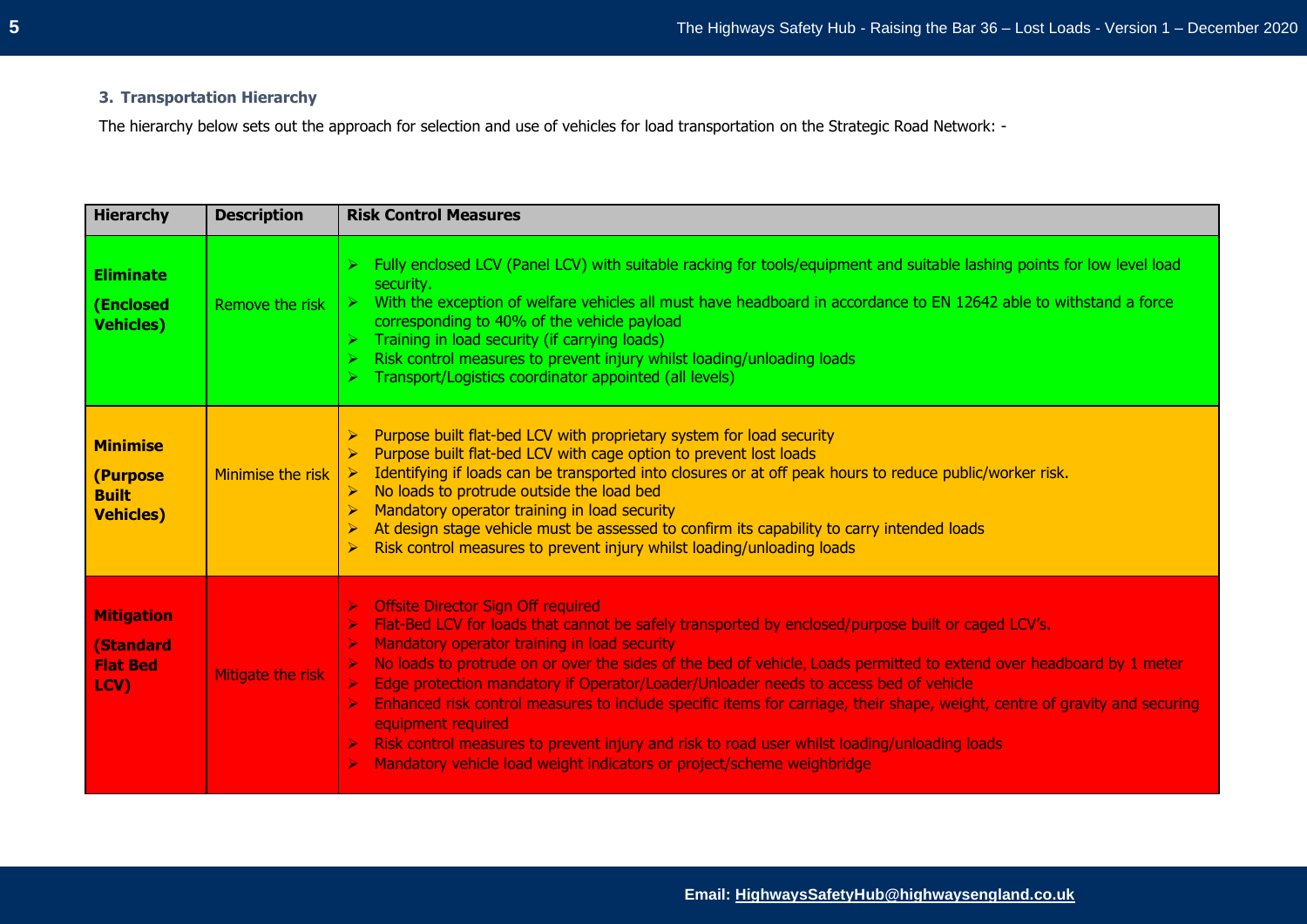# **4. Transportation Hierarchy Examples**

The hierarchy below sets out the approach for selection and use of vehicles for load transportation on the Strategic Road Network: -

Fully Enclosed LCV Purpose built LCV



**\***Note these vehicles can be ordered to accommodate upto 4 passengers

# **Eliminate Minimise**



# **Mitigation**

Standard Flat Bed LCV

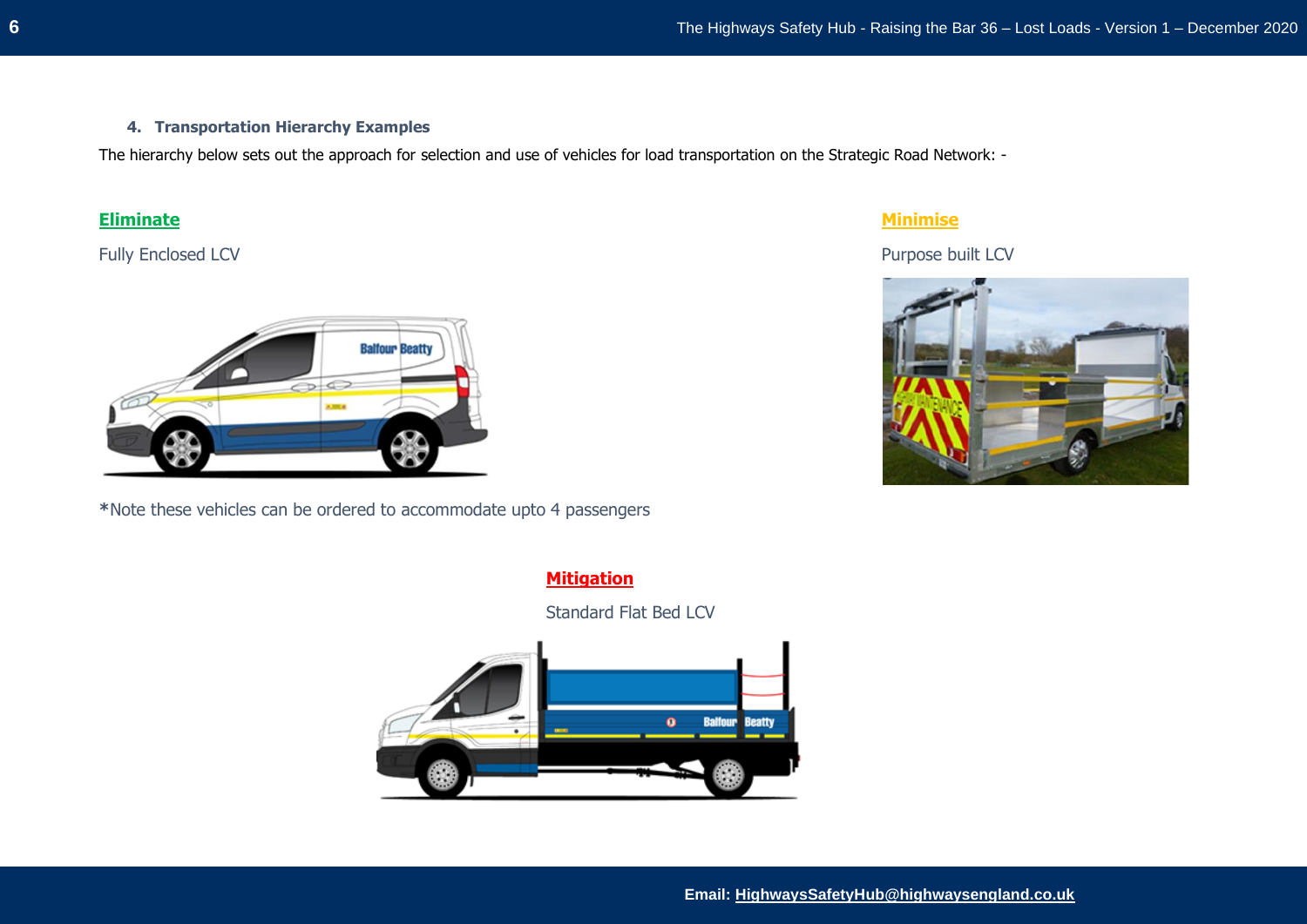#### **5. Engineering Controls applied via safe working practices**

Where we can't isolate the hazard, we will provide robust engineering controls these will include (but are not limited to) The provision of: -

#### **Minimum Specifications for Vehicles**

Minimum specifications for vehicles used to transport loads on the strategic road network must comply with RtB 1 – Plant and Equipment Standards.

#### Vehicles Must have:

- $\checkmark$  A minimum of two amber beacons and comply with the relevant sections of the Traffic Signs Manual, Chapter 8, part 2
- $\checkmark$  A reversing alarm (Gross Vehicle Weight exceeding 2.2ton)
- $\checkmark$  Rear park proximity sensors
- ✓ Fall/edge protection on open backed Dropside LCV's
- $\checkmark$  Load rated load anchorage points
- $\checkmark$  Panel van should have suitable load security such as racking
- $\checkmark$  All vehicles must be provided with adequate load security equipment relevant to the vehicle and load such as sheets, nets, straps, chocks, chains, ratchet straps and adequate provision for storage of equipment carried.

#### **Preventing Overloading**

Projects/Schemes must have provision of mechanical devices to identify vehicle/axle overloads, one or more of the following devices must be in place to ensure vehicles are not overloaded when carrying loads on the strategic road network: -

#### **I. Vehicle installed mechanical devices**

Vehicles with a Gross Vehicle Weight (GVW) between 2.6t and 3.5t should be fitted with an indicator or measuring device to alert the driver to the weight of the vehicle and any load or burden carried on it.

The device should be calibrated and indicate or measure both individual axle weights and GVW.

The device should clearly alert the driver if the vehicle, or one or more axles is overloaded.

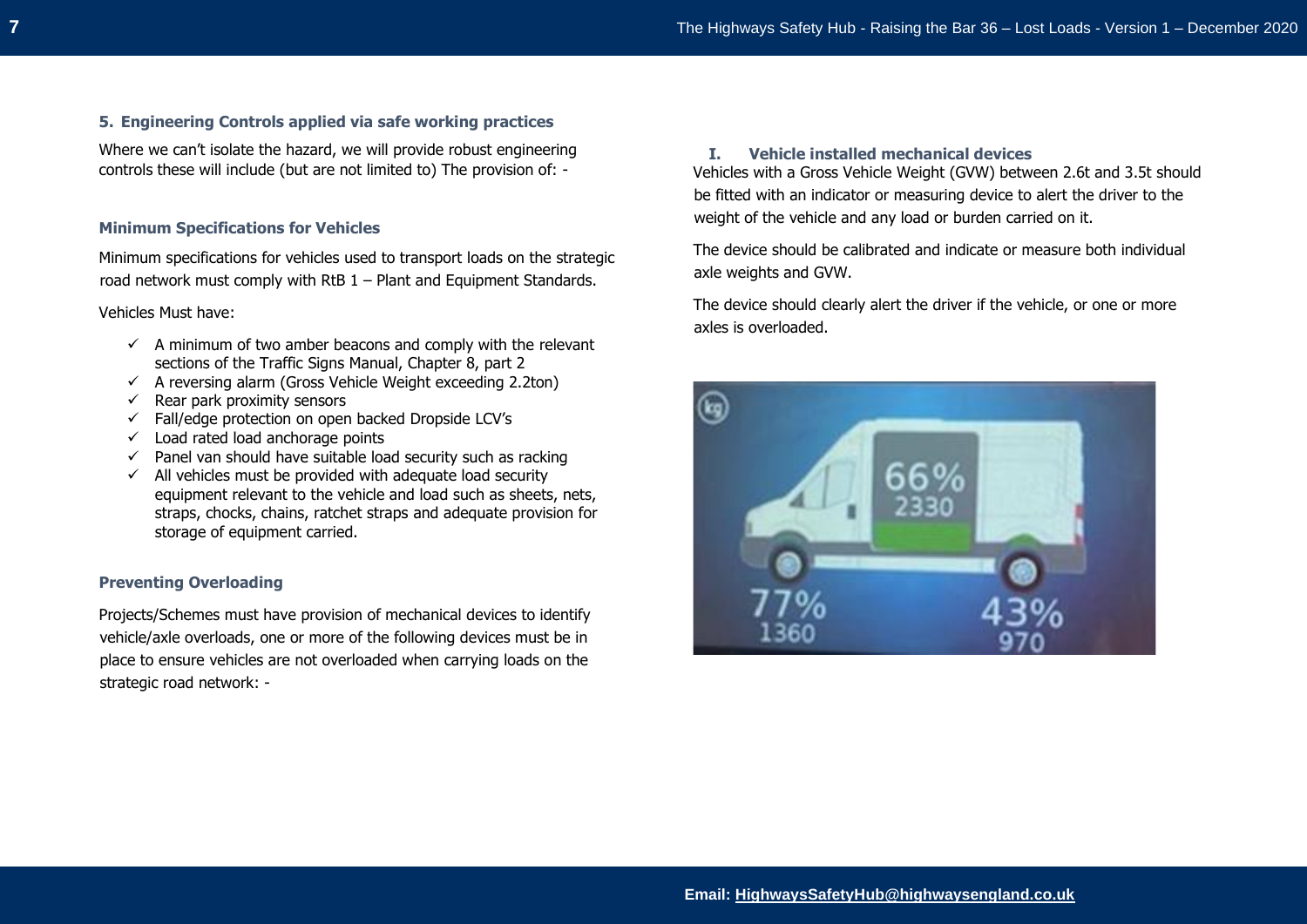#### **II. Fixed Weighbridges**

Weighbridges must be capable of weighing individual axles and gross vehicle weight/gross train weight.

The weighbridge must have a digital display showing the axle & gross weights, have the facility to record registration numbers and produce a ticket for the driver.

The vehicle weighing data must be available for download manually of via Wi-Fi transfer to a PC for regular review

The weighbridge must be sited with an appropriate approach lane to funnel all commercial vehicles over it for weighing prior to exiting the compound.

There must be an alternate controlled exit for abnormal loads in scope of Special Types General Order regulations

#### **III. Portable Weighbridges**

Every effort should be made during the planning and design of the works phase to ensure every load that is required to be delivered to site is being transported by the most suitable vehicle and there is therefore no risk of overloading.

However, as a means of testing the plan, on smaller projects and sites where a permanent fixed weigh bridge installation is not practical or viable, contractors should regularly deploy calibrated portable weigh scales to spot check vehicles leaving site to ensure no vehicle leaves the site / compound overloaded.



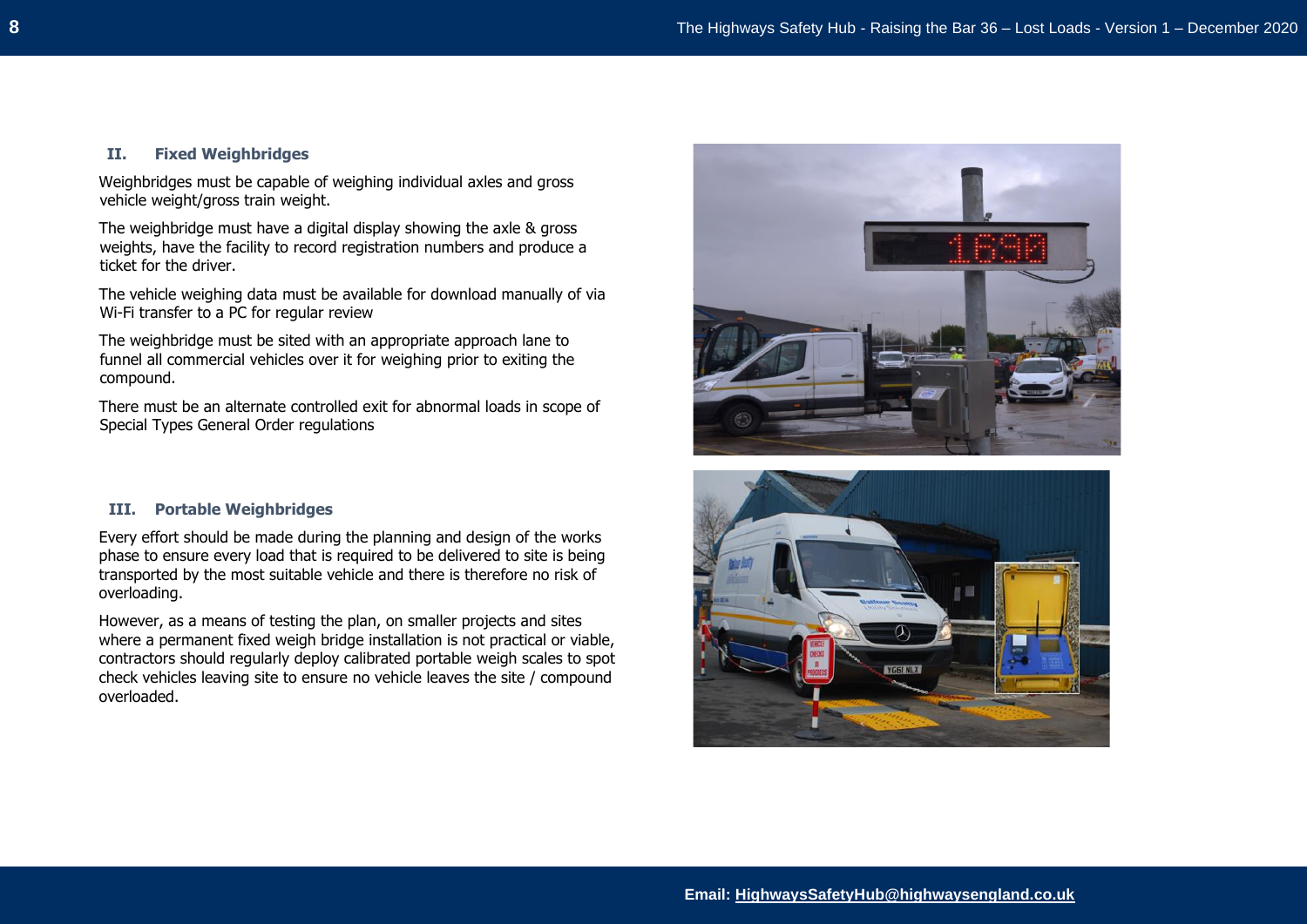#### **Enhanced SSoW for Lost Load Prevention**

A Safe System of Work (SSoW) specifically focussing on safe transportation of loads, with stringent controls on all aspects of loading, transporting and off-loading of any article must be developed and communicated prior to any loads being transported on projects/schemes. The SSoW must incorporate a systematic examination of load movement to identify all hazards and define safe methods to ensure elimination and minimisation of identified hazards/risks. The SSoW must follow analysis must follow the following 5 steps as a minimum: -

- 1 Assess the Task
- 2 Identify the Hazards
- 3 Define safe methods
- 4 Implement the system
- 5 Monitor the system

Assessing the task and identifying the hazards must cover the following areas as a minimum requirement: -

- $\checkmark$  Vehicle type selection
- $\checkmark$  Load handling/securing arrangements
- ✓ Loading/unloading
- ✓ Driver fatigue
- ✓ Manual handling
- $\checkmark$  Slips, Trips & Falls
- $\checkmark$  People plant interface
- $\checkmark$  Trailer coupling/uncoupling
- $\checkmark$  Emergency arrangements
- $\checkmark$  Entering works areas/parking on hard shoulders/verges/ERA's

#### **Loading and Unloading Solutions for LCV's**

Anything that is transported on or in a vehicle must be adequately secured so it doesn't move relative to the vehicle whenever the vehicle changes speed or direction.

This includes roundabouts, long corners, slip roads, "S" bends and under braking. Changing speed and direction at the same time exaggerates the issue and needs to be a factor included in training and risk control.

Those in control and supervising of loading/unloading and securing loads must have received a recognised training course with a minimum duration of 3.5 hours that is designed to instruct candidates on how to assess,

position and secure loads, plan routes and implications of poor management.

The course content must cover the following 12 points as a minimum: -

- 1. Legislation
- 2. Principles of load safety
- 3. Risk assessments
- 4. Types of load
- 5. Methods of securing & load restraints
- 6. Safe loading and unloading
- 7. Load positioning:
- 8. Load security:
- 9. Vehicle weights, payload and overloading:
- 10. Route planning
- 11. Working at Height
- 12. Practical exercise and assessment in securing loads

Examples of external course providers below: -

<https://nltltd.co.uk/course/strapping-load-securing/>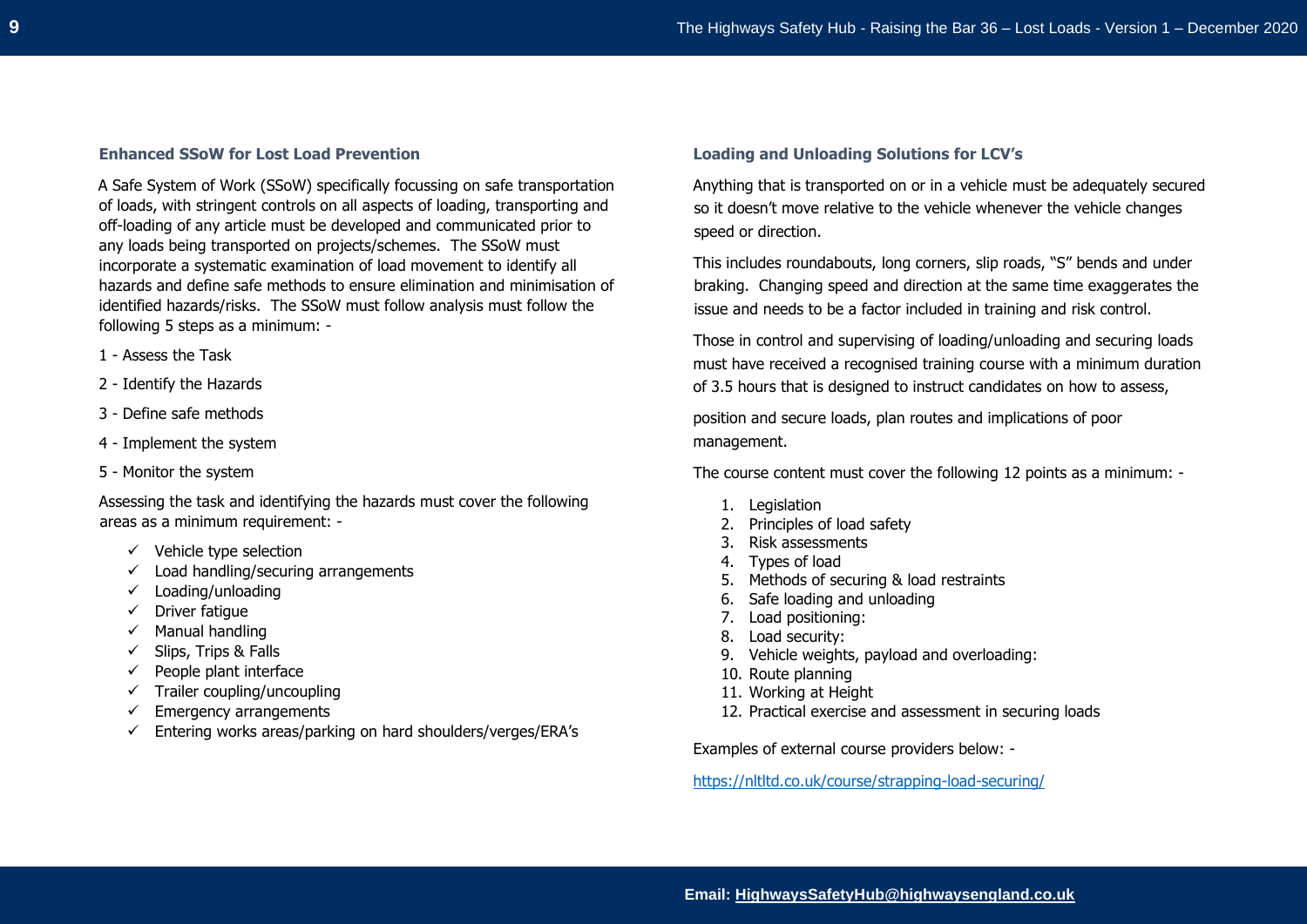#### **Loading and Unloading Solutions for Plant**

Loading/unloading activities involving plant and large loads within construction and operations locations must follow the requirements set out below.

All plant loading/unloading must be coordinated by a fully trained 'competent person' - The competent person is an individual tasked with the safe loading, transport and unloading of plant.

- $\checkmark$  Whilst they are not directly involved in the physical operation of the item of plant, they oversee the task ensuring that the load is secured before departure.
- $\checkmark$  The site/scheme lead must ensure that the requirements for the delivery/collection of plant have been communicated to suppliers in advance of all deliveries and collections taking place.
- $\checkmark$  The plant supplier/contractor must liaise directly with the appointed competent person the day before any item of plant is delivered/ collected to confirm the location, time and discuss any specific arrangements required.
- $\checkmark$  Loading/unloading must only take place in designated areas. Low loader drivers must be briefed on the need to familiarise themselves with the area.
- $\checkmark$  On smart motorways a specific risk assessment must have been completed to establish if a night delivery under a lane closure is the safest option.

#### **Loading / Unloading**

- $\checkmark$  Deliveries/ collections are only permitted if there is sufficient space to allow safe access, loading/unloading and a physical exclusion zone to be established –
- $\checkmark$  Site access/ egress points must be a minimum of 50m wide
- $\checkmark$  In areas with no space restrictions, a minimum exclusion zone of 3m should be established either side of the low loader. Ideally the exclusion zone should equal the height of the load.
- $\checkmark$  On smart motorways a minimum 1.2m exclusion zone should be established (from temporary vehicle restraint barriers)

#### **Signs, instructions and administrative controls**

In the event that a greater level of control cannot be achieved, the measures to be put in place to provide protection (e.g. engineering controls, trained operators, supervisors, vehicle specification) will be signed off by a Senior (off-site) Representative for the Principal Contractor/Maintainer each and every time this is required (not for a project or section of works as a whole), to confirm their understanding of the risks and all other mitigation measures have been considered and exhausted.

We will apply a robust governance process that challenges the need to progress between levels in the hierarchy of control and document decisions taken - applying robust leadership off-site and on-site to provide positive support and hold people to account where a higher level of control isn't applied. This information will also be used to learn lessons for future projects.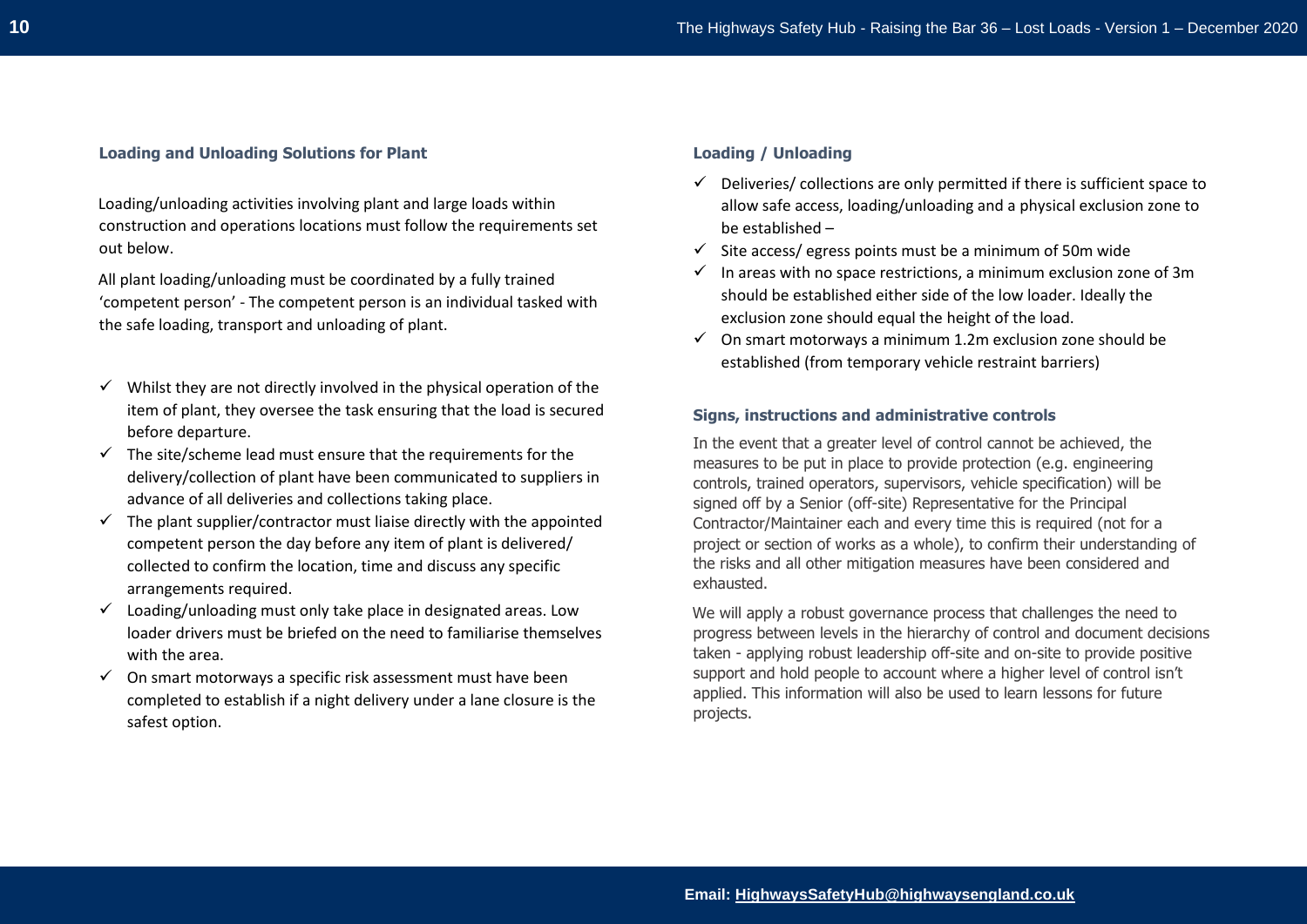# **People Requirements**

#### **Organisational**

- $\checkmark$  Ensure road transport safety is upheld through application of HE & principal contractor policy and procedures.
- $\checkmark$  Delivery partners must have an appointed Transport and Logistics coordinator
- ✓ All LCV drivers must have their licence checked to ensure validity for vehicle use.
- $\checkmark$  All LCV vehicle drivers must participate in mandatory and random drug & alcohol testing.
- $\checkmark$  All LCV Driving license should be subject to DVLA checks every 6 months
- $\checkmark$  Drivers with 9 points or more must have suitable training or other interventions to mitigate risk.
- $\checkmark$  Drivers must receive an induction covering the basic requirements and responsibilities when using/driving a commercial vehicle
- $\checkmark$  Suitable & sufficient risk assessments must be in place and briefed for all transportation, loading and unloading activities.
- ✓ Daily/nightly activity briefings must be relayed to those involved with transportation
- $\checkmark$  All drivers must complete an approved internal/external safe vehicle loading training course. e.g [https://nltltd.co.uk/course/strapping](https://nltltd.co.uk/course/strapping-load-securing/)[load-securing/](https://nltltd.co.uk/course/strapping-load-securing/)
- $\checkmark$  LCV pre-use checklist to be completed by LCV operators with employers maintain copies of completion.

#### **Responsibilities of Personnel**

- $\checkmark$  Follow training provided to eliminate lost loads from the strategic road network.
- $\checkmark$  Ensure road transport safety is upheld through application of HE & principal contractor policy and procedures.
- $\checkmark$  Complete and record vehicle pre use inspections.
- $\checkmark$  Complete load securing equipment pre use inspections.
- $\checkmark$  Ensure risk assessments and work plans are followed and works cease if there are any changes or unaccounted risks.
- $\checkmark$  Monitor outputs from weighing devices to ensure vehicles are not overloaded.
- $\checkmark$  Report any near misses whilst operating on the strategic road network.